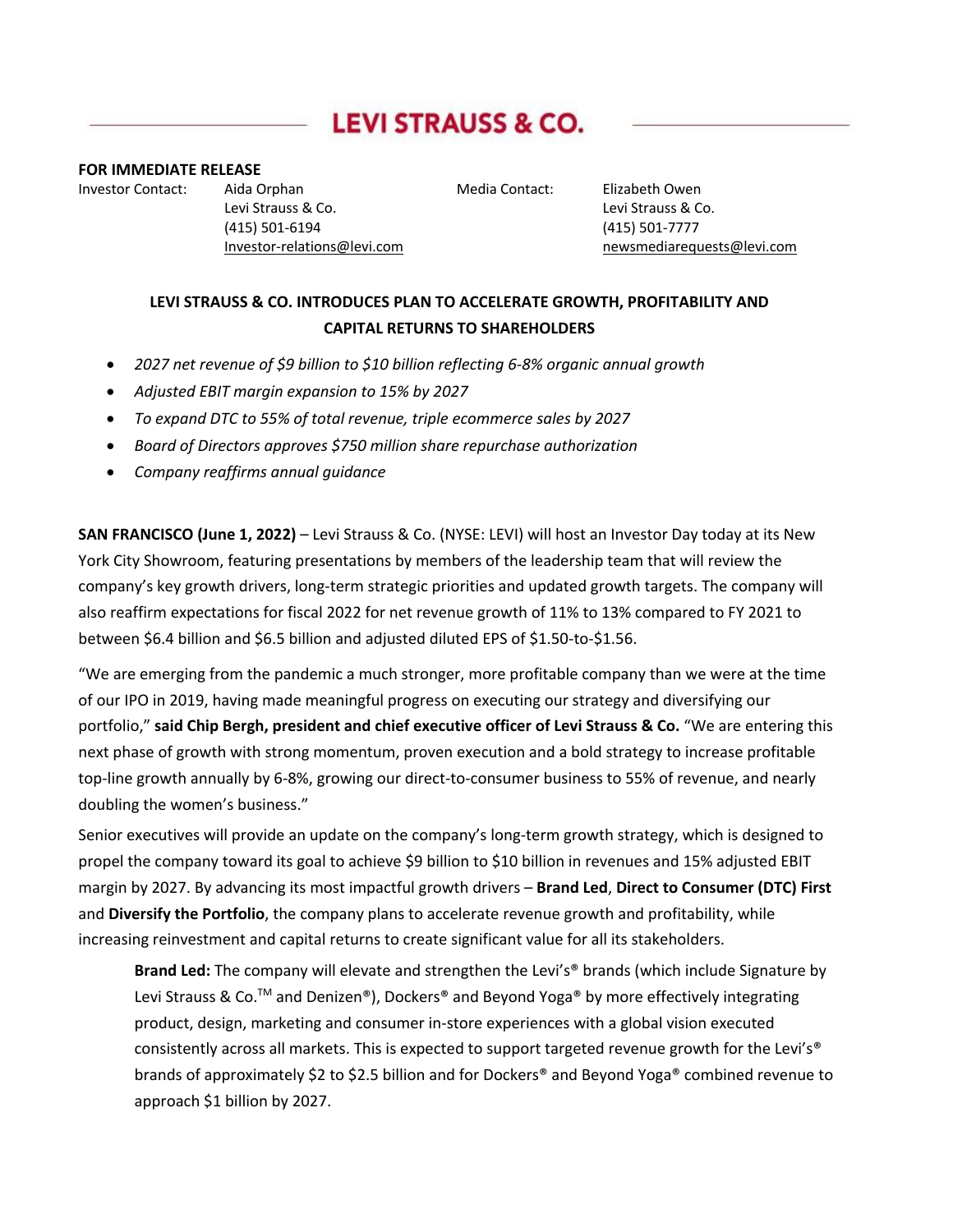**DTC First:** The company will accelerate investment in stores, online platforms and other digital capabilities, while creating an integrated omnichannel shopping experience, which is expected to profitably drive this channel to 55% of annual net revenues by 2027 while tripling the ecommerce business.

**Diversify the Portfolio:** The company will further capitalize on the substantial opportunity to amplify each brands' reach and grow share across geographies, categories, genders and channels. The company expects to nearly double both the women's and tops revenue by 2027.

To support this growth, the company will continue to invest in digital, data and AI capabilities as drivers of business performance, focused on increasing consumer loyalty, facilitating speed to market timelines and improving profitability. As part of this digital transformation, the company will also continue to upgrade its enterprise resource planning system and automate and digitize key processes, while seamlessly linking its own enterprise systems, to create a more simplified, productive work environment.

## **Long-Term Financial Targets**

"Execution of our strategy is expected to accelerate top-line growth and adjusted EBIT margin expansion to 15% over the next five years, and we have proven we can execute in both good and tough times," **said Chief Financial Officer Harmit Singh,** "We believe our strong profitable growth and return on invested capital will generate ample free cash flow to fund investments in our business and to drive higher shareholder returns with an annual target of 10-12%."

At the Investor Day, the company will introduce an accelerated five-year growth algorithm for the period from fiscal year 2022 to fiscal year 2027, including:

- 6-8% annual net revenue growth up from prior targets of 4-6%.
- Adjusted EBIT margin improvement to 15%.
- Commitment to increasing shareholder returns through a new dividend payout target and recently approved share repurchase program of \$750 million.

## **Share Repurchase Program**

Under the terms of the share repurchase program, the company may purchase shares of its Class A Common Stock on a discretionary basis from time to time through open market repurchases, privately negotiated transactions or other means, including through Rule 10b5-1 trading plans. The timing and actual number of shares repurchased will depend on a variety of factors, including stock price, trading volume, market conditions, corporate and regulatory requirements, and other general business considerations. The share repurchase program does not have an expiration date.

## **Webcast and Materials**

The live event will be available via webcast at the company's investor relations website, investors.levistrauss.com. Presentation slides and a recording of the event will also be available on the investor section of the company's website after the conclusion of the Investor Day.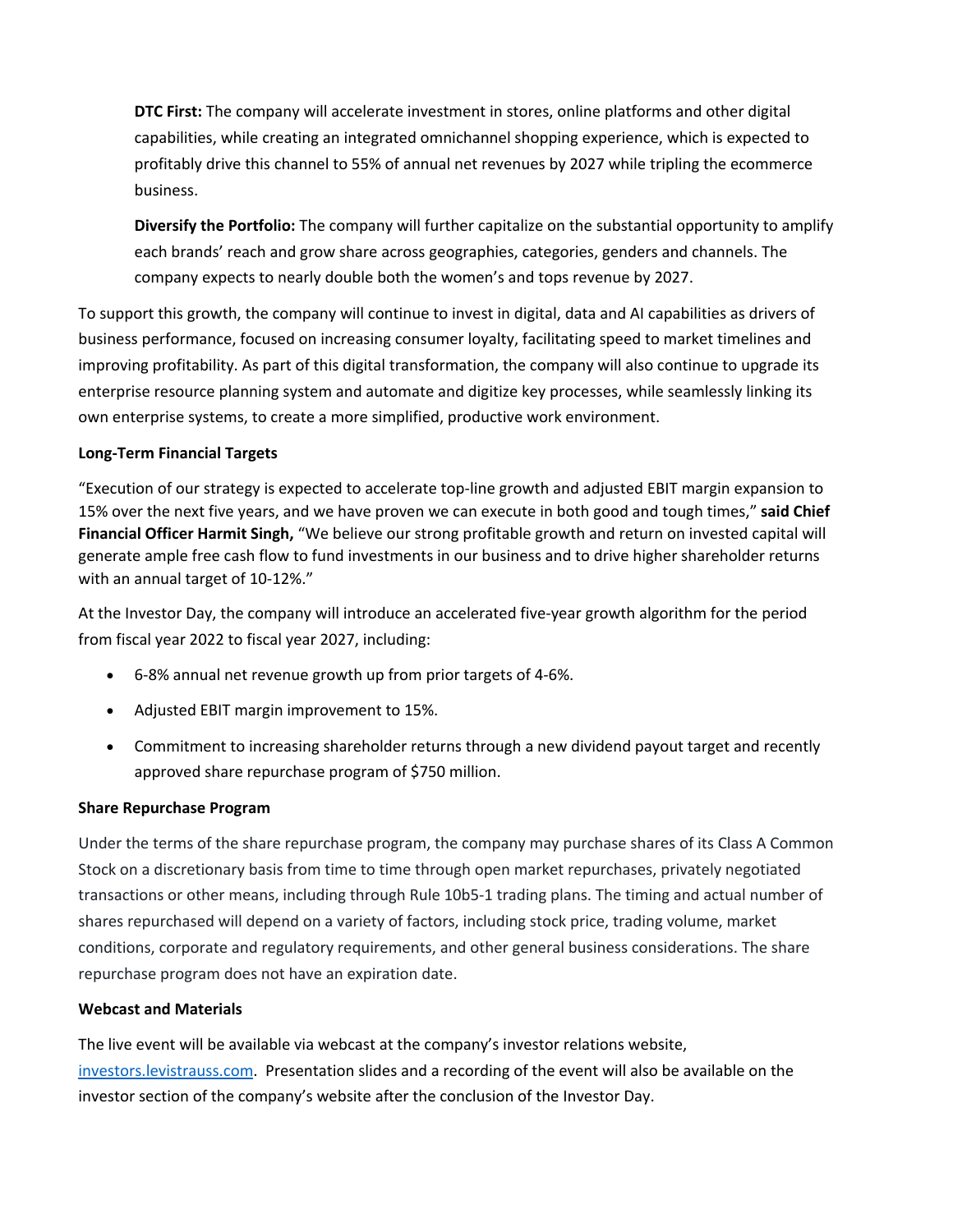#### **About Levi Strauss & Co.**

Levi Strauss & Co. (LS&Co.) is one of the world's largest brand-name apparel companies and a global leader in jeanswear. The Company designs and markets jeans, casual wear and related accessories for men, women and children under the Levi's®, Signature by Levi Strauss & Co.<sup>™</sup>, Denizen®, Dockers® and Beyond Yoga® brands. Its products are sold in more than 110 countries worldwide through a combination of chain retailers, department stores, online sites, and a global footprint of approximately 3,100 retail stores and shop-inshops. Levi Strauss & Co.'s reported 2021 net revenues were \$5.8 billion. For more information, go to http://levistrauss.com, and for financial news and announcements go to http://investors.levistrauss.com.

#### **Forward Looking Statements**

This press release contains, in addition to historical information, forward-looking statements, including statements related to: our future business expectations, products, strategies, and goals, including our future financial, strategic, and operating performance and our long-term goals and targets; future financial results, including profits and profitability, revenues, adjusted EBIT margins, adjusted diluted EPS, gross margins, and cashflow from operations; investments in high growth initiatives; future dividend payments; future share repurchases; future shareholder return; and efforts to diversify product categories, distribution channels and geographically, and the related revenue projections. The company has based these forward-looking statements on its current assumptions, expectations, estimates, and projections about future events, and are contingent on many factors, including, among other things, market conditions and our execution. Words such as, but not limited to, "believe," "will," "so we can," "when," "anticipate," "intend," "estimate," "expect," "project" and similar expressions are used to identify forward-looking statements, although not all forwardlooking statements contain these words. These forward-looking statements are necessarily estimates reflecting the best judgment of senior management and involve a number of risks and uncertainties that could cause actual results to differ materially from those suggested by the forward-looking statements. Investors should consider the information contained in the company's filings with the U.S. Securities and Exchange Commission (SEC), including its Annual Report on Form 10-K for fiscal year 2021 and its Quarterly Report on Form 10-Q for the quarter ended February 27, 2022, especially in the "Management's Discussion and Analysis of Financial Condition and Results of Operations" and "Risk Factors" sections. Other unknown or unpredictable factors also could have material adverse effects on future results, performance or achievements. In light of these risks, uncertainties, assumptions and factors, the forward-looking events discussed in this press release call may not occur. You are cautioned not to place undue reliance on these forward-looking statements, which speak only as of the date stated or, if no date is stated, as of the date of this press release. The company is not under any obligation and does not intend to update or revise any of the forward-looking statements contained in this press release to reflect circumstances existing after the date of this press release or to reflect the occurrence of future events, even if such circumstances or future events make it clear that any expected results expressed or implied by those forward-looking statements will